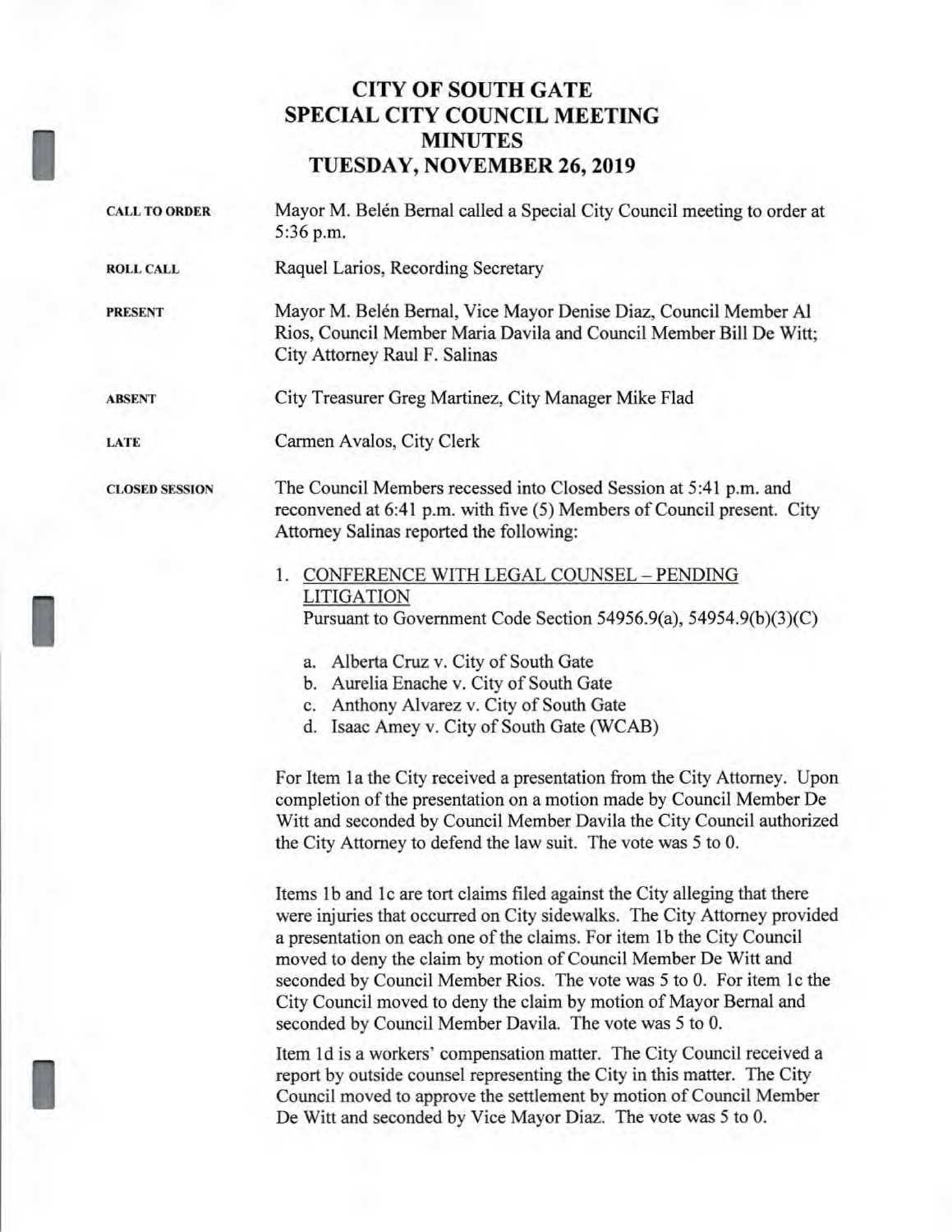### **SPECIAL CITY COUNCIL MEETING MINUTES OF NOVEMBER 26, 2019**

### 2. CONFERENCE WITH LEGAL COUNSEL — ANTICIPATED LITIGATION Pursuant to Government Code Section 54956.9(c)

Two (2) - Potential Cases

For Item 2 there were two potential cases and the City Attorney did not participate in these matters. There was a presentation made in Closed Session and upon completion of that presentation there was no action taken.

### 3. CONSIDER THE EVALUATION OF PERFORMANCE OF A PUBLIC EMPLOYEE

Pursuant to Government Code Section 54957 and 54957.6

a. City Manager

This item was pulled and was not discussed in Closed Session.

## 4. CONFERENCE WITH LEGAL COUNSEL — REAL PROPERTY NEGOTIATIONS

Pursuant to Government Code Section 54956.8

| a. | Property APN:             | 6264-004-900                           |
|----|---------------------------|----------------------------------------|
|    | Property:                 | 13050 Paramount Blvd, South Gate, CA   |
|    |                           | 90280                                  |
|    | City Negotiator:          | Michael Flad, City Manager             |
|    | Negotiating with:         | Los Angeles County Office of Education |
|    | <b>Under Negotiation:</b> | Terms of Sale                          |
| b. | Property APN:             | 6216-032-900                           |
|    | Property:                 | 4909 Mason St., South Gate, CA 90280   |
|    | City Negotiator:          | Michael Flad, City Manager             |
|    | Negotiating with:         | Unknown at this time                   |

For Items 4a and 4b Joe Perez, Director of Community Development represented the City Manager for Closed Session.

Terms of Sale

During Closed Session the City Council received presentations on both properties. In both cases the presentations were given by the Community Development Director and upon completion of that presentation guidance was given on both matters but there is no reportable action.

Under Negotiation: